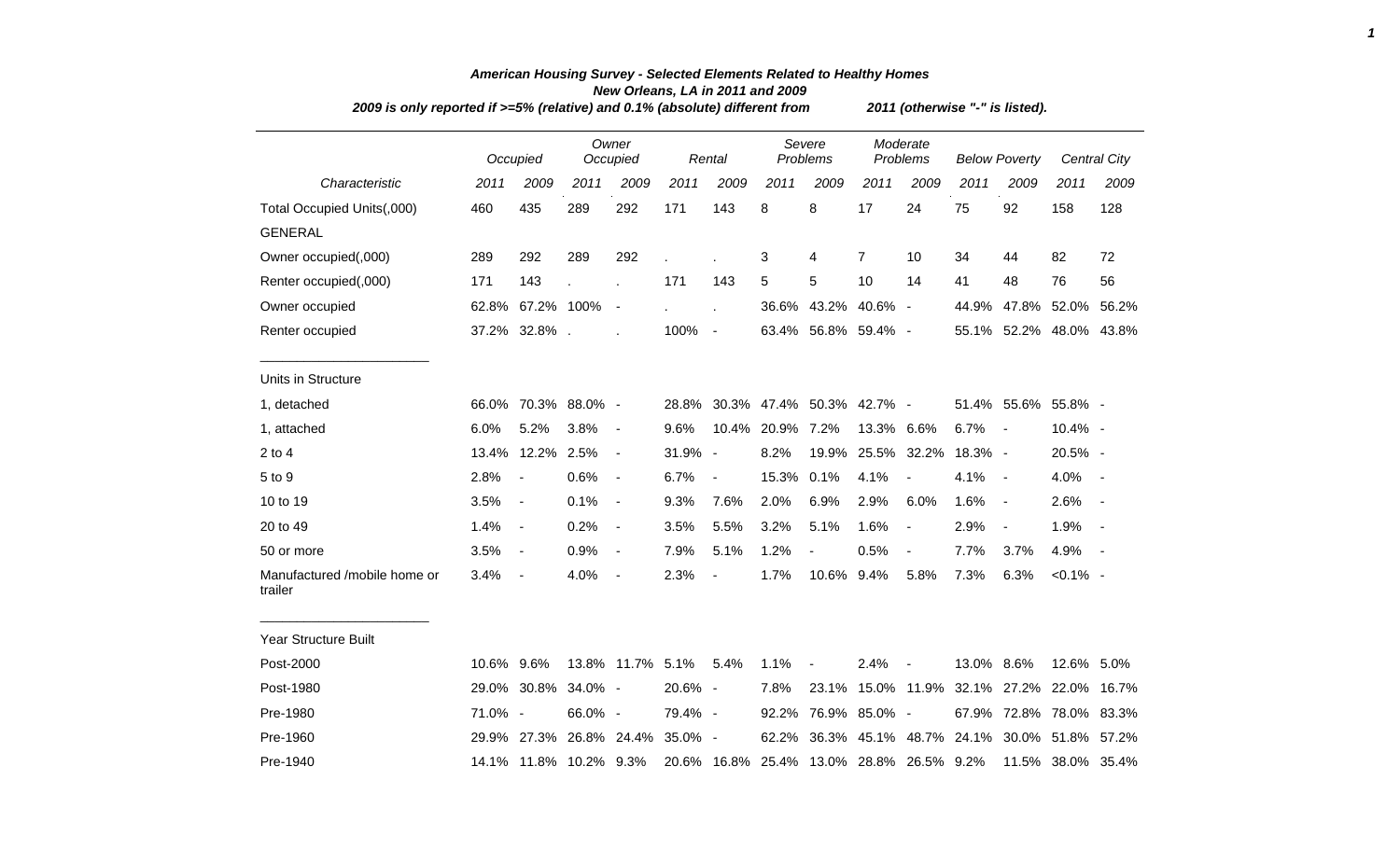|                                             |         | Occupied                 |             | Owner<br>Occupied        |                | Rental         |             | Severe<br><b>Problems</b> |                                                 | Moderate<br><b>Problems</b> |            | <b>Below Poverty</b>          |            | Central City |
|---------------------------------------------|---------|--------------------------|-------------|--------------------------|----------------|----------------|-------------|---------------------------|-------------------------------------------------|-----------------------------|------------|-------------------------------|------------|--------------|
| Characteristic                              | 2011    | 2009                     | 2011        | 2009                     | 2011           | 2009           | 2011        | 2009                      | 2011                                            | 2009                        | 2011       | 2009                          | 2011       | 2009         |
| Foundation (for 1-unit not<br>manufactured) |         |                          |             |                          |                |                |             |                           |                                                 |                             |            |                               |            |              |
| 1-Unit not manufactured(,000)               | 331     | 328                      | 265         | 270                      | 66             | 58             | 6           | 5                         | 10                                              | 12                          | 44         | 57                            | 104        | 88           |
| With a basement under all of<br>house       | 0.2%    | $\overline{\phantom{a}}$ | 0.2%        | $\overline{\phantom{a}}$ | 0.2%           | $\blacksquare$ | $< 0.1\%$ - |                           | 0.8%                                            | $\blacksquare$              | 0.4%       | $\blacksquare$                | 0.5%       | $\sim$       |
| With a basement under part of<br>house      | 0.1%    | $\overline{\phantom{a}}$ | 0.1%        | $\overline{\phantom{a}}$ | $< 0.1\%$ 0.2% |                | $< 0.1\%$ - |                           | 0.8%                                            | $\sim$                      | 0.4%       | $\sim$                        | 0.2%       | $\sim$       |
| With a crawl space                          | 23.9%   |                          | 20.3% 21.8% | 17.6%                    | $32.5\%$ -     |                | 70.2%       | 24.8%                     |                                                 |                             |            | 55.8% 48.6% 24.4% 21.7% 45.9% |            | 40.7%        |
| On a concrete slab                          | 69.1%   |                          |             | 73.5% 72.2% 76.6%        | 56.7% -        |                |             |                           | 28.4% 61.9% 36.4% 44.6% 64.1% 68.3% 43.0% 47.8% |                             |            |                               |            |              |
| In some other way                           | $6.7\%$ | 5.5%                     | 5.8%        | 5.0%                     | 10.6% 7.6%     |                | $1.4\%$     | 13.3% 6.2%                |                                                 | 5.6%                        | 10.7% 9.7% |                               | 10.4% 8.6% |              |

## EXTERIOR

| <b>External Building Conditions (non</b><br>multiunit) |         |                          |         |                          |            |        |            |                              |            |                  |                   |                          |                                 |                          |
|--------------------------------------------------------|---------|--------------------------|---------|--------------------------|------------|--------|------------|------------------------------|------------|------------------|-------------------|--------------------------|---------------------------------|--------------------------|
| Sagging roof                                           | 2.1%    | $\blacksquare$           | 2.0%    | $\overline{\phantom{a}}$ | 2.5%       |        | 9.9%       | 20.7%                        | 10.8% 7.4% |                  | 2.9%              | $\blacksquare$           | 1.9%                            | $\overline{\phantom{a}}$ |
| Missing roofing material                               | 4.5%    | 6.5%                     | 4.6%    | 6.1%                     | $4.4\%$    | 8.2%   | 28.1%      | 24.6%                        | 10.4%      | 12.3%            | 4.0%              | 7.9%                     | 2.9%                            | $8.0\%$                  |
| Hole in roof                                           | 2.7%    | $\overline{\phantom{a}}$ | 1.7%    | $\overline{\phantom{a}}$ | 6.7%       | 2.2%   | 30.1%      | 16.7% 8.9%                   |            | 6.2%             | 3.5%              | $\overline{\phantom{a}}$ | 4.7%                            | $\overline{\phantom{a}}$ |
| Missing bricks, siding, other<br>outside wall material | 3.1%    | $\overline{\phantom{a}}$ | 2.5%    | $\overline{\phantom{a}}$ | 5.6%       | 5.3%   | 11.6%      | 18.5%                        | 13.6%      | 15.7% 3.7%       |                   | 7.3%                     | 3.9%                            | 5.4%                     |
| Sloping outside walls                                  | 1.4%    | $\overline{\phantom{a}}$ | 1.1%    | $\overline{\phantom{a}}$ | 2.7%       | $\sim$ | 6.0%       | 21.0%                        | 12.7%      | $9.4\%$          | 3.3%              | $\overline{\phantom{a}}$ | $1.8\%$                         | $\overline{\phantom{a}}$ |
| Boarded up windows                                     | 2.1%    | $\overline{\phantom{a}}$ | 2.0%    | $\overline{\phantom{a}}$ | 2.7%       | $\sim$ | 21.9%      | 3.0%                         | 4.9%       | 5.2%             | $2.4\%$           | $\blacksquare$           | 1.9%                            | $\overline{\phantom{a}}$ |
| Broken windows                                         | 4.0%    | $\blacksquare$           | 3.6%    | $\overline{\phantom{a}}$ | 5.7%       | 4.8%   | 4.0%       | 10.1%                        |            | 10.0% 21.8% 7.8% |                   | $\blacksquare$           | 5.6%                            | $\overline{\phantom{a}}$ |
| Bars on windows                                        | 12.9%   | 11.0%                    | 11.4%   | 10.3%                    | 18.8%      | 14.1%  | 24.0%      | 8.8%                         | 27.7%      | 19.1%            | 13.8%             | 14.8%                    | 30.5%                           | 23.5%                    |
| Foundation crumbling or has open<br>crack or hole      | 4.1%    | $\blacksquare$           | 4.3%    | $\overline{\phantom{a}}$ | 3.2%       | $\sim$ |            | 11.7% 11.1% 14.5% 11.3% 9.5% |            |                  |                   | 3.9%                     | 2.6%                            | $\overline{\phantom{a}}$ |
| None of the above                                      | 73.7% - |                          | 74.9% - |                          | $69.1\% -$ |        | 57.4%      | 51.8%                        | 43.3%      |                  | 51.1% 69.3% 65.1% |                          | 61.0%                           | 64.7%                    |
| None of the above (excluding<br>bars)                  | 83.6% - |                          | 83.9% - |                          | $82.1\% -$ |        | $60.7\%$ - |                              |            |                  |                   |                          | 64.2% 58.2% 80.9% 75.3% 82.7% - |                          |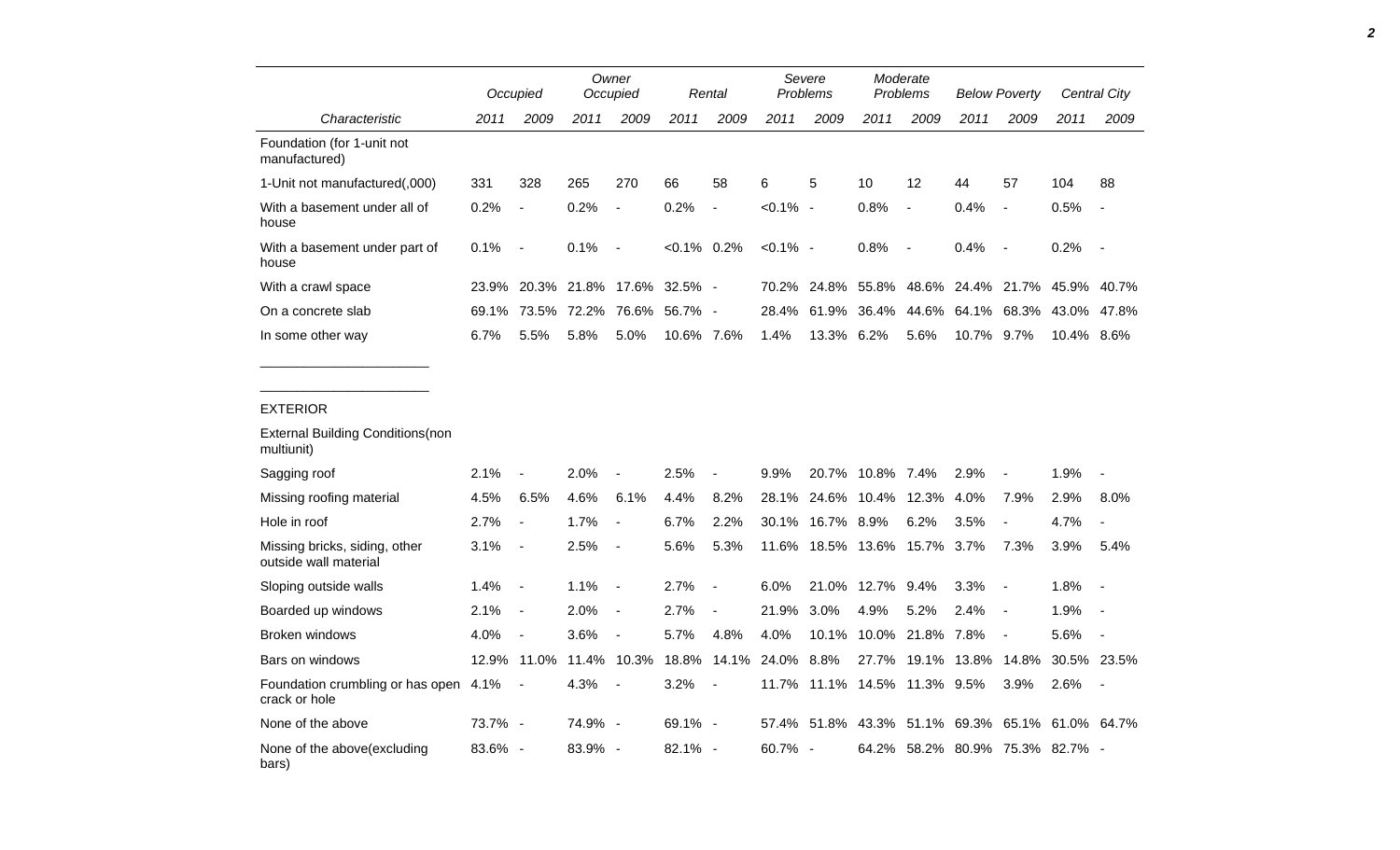|                                               |             | Occupied                 |             | Owner<br>Occupied        |             | Rental                   |             | Severe<br>Problems                 |                        | Moderate<br>Problems     |      | <b>Below Poverty</b>     |             | <b>Central City</b>      |
|-----------------------------------------------|-------------|--------------------------|-------------|--------------------------|-------------|--------------------------|-------------|------------------------------------|------------------------|--------------------------|------|--------------------------|-------------|--------------------------|
| Characteristic                                | 2011        | 2009                     | 2011        | 2009                     | 2011        | 2009                     | 2011        | 2009                               | 2011                   | 2009                     | 2011 | 2009                     | 2011        | 2009                     |
| Water Leakage During Last 12<br><b>Months</b> |             |                          |             |                          |             |                          |             |                                    |                        |                          |      |                          |             |                          |
| With leakage from outside<br>structure        | 8.9%        | 7.5%                     | 9.0%        | 6.6%                     | 8.7%        | 9.3%                     |             | 19.8% 23.3% 21.1% 28.6% 8.1%       |                        |                          |      | $\blacksquare$           | 12.0%       | 10.0%                    |
| Roof                                          | 5.5%        | 4.8%                     | 6.2%        | 4.6%                     | 4.4%        | 5.5%                     | 17.3%       | 14.3%                              | 16.4%                  | 20.9%                    | 5.9% | 5.1%                     | 7.9%        | 6.3%                     |
| <b>Basement leak</b>                          | $< 0.1\%$ - |                          | $< 0.1\%$ - |                          | $< 0.1\%$ - |                          | $< 0.1\%$ - |                                    | 0.4%                   |                          | 0.1% | $\blacksquare$           | $< 0.1\%$ - |                          |
| Walls, closed windows, or doors<br>leak       | 1.9%        | $\overline{\phantom{a}}$ | 1.3%        | $\overline{\phantom{a}}$ | 3.0%        | $\blacksquare$           |             | 16.8% 11.1% 7.0%                   |                        | 13.4% 1.8%               |      | $\overline{\phantom{a}}$ | 3.6%        | $\overline{\phantom{a}}$ |
| Other or Unknown exterior Leak                | 1.8%        | $\blacksquare$           | 1.5%        | $\overline{\phantom{a}}$ | 2.4%        | $\overline{\phantom{a}}$ | 1.7%        | $\overline{\phantom{a}}$           | 0.9%                   | $\overline{\phantom{a}}$ | 0.8% | $\overline{\phantom{a}}$ | 1.3%        | $\overline{\phantom{a}}$ |
|                                               |             |                          |             |                          |             |                          |             |                                    |                        |                          |      |                          |             |                          |
| <b>INTERIOR</b>                               |             |                          |             |                          |             |                          |             |                                    |                        |                          |      |                          |             |                          |
| Damage                                        |             |                          |             |                          |             |                          |             |                                    |                        |                          |      |                          |             |                          |
| Holes in floors                               | 1.8%        |                          | 1.4%        |                          | 2.5%        |                          | 36.7%       |                                    | 19.4% 12.0% 13.9% 3.5% |                          |      | $\blacksquare$           | 3.3%        |                          |
| Open cracks or holes                          | 5.5%        | 6.0%                     | 5.0%        | $\blacksquare$           | 6.5%        | 8.3%                     | 42.8%       |                                    | 26.4% 24.2% 31.2% 8.9% |                          |      | $\blacksquare$           | 7.9%        | 9.3%                     |
| Broken plaster or peeling paint               | 1.7%        |                          | 1.8%        | $\overline{\phantom{a}}$ | 1.6%        | $\blacksquare$           | 5.1%        | 8.9%                               |                        | 11.8% 16.6% 2.4%         |      | $\overline{\phantom{a}}$ | 3.1%        | $\overline{\phantom{a}}$ |
| Water Leakage During Last 12<br><b>Months</b> |             |                          |             |                          |             |                          |             |                                    |                        |                          |      |                          |             |                          |
| With leakage from inside structure 7.8%       |             | 9.0%                     | 6.0%        | 7.8%                     | 10.8%       |                          |             | 11.5% 24.2% 22.9% 14.1% 22.3% 7.4% |                        |                          |      | 8.9%                     | 8.7%        | 9.9%                     |
| Fixtures backed up or overflowed              | 1.3%        | $\overline{\phantom{a}}$ | 1.0%        | $\blacksquare$           | 1.8%        |                          | 5.1%        | 9.1%                               | 4.7%                   | 6.3%                     | 1.5% | $\overline{a}$           | 1.3%        |                          |
| Pipes leaked                                  | 4.2%        | $\overline{\phantom{a}}$ | 3.2%        | $\blacksquare$           | 5.8%        | 5.0%                     | 16.5%       | 11.4%                              | 7.9%                   | 12.9%                    | 4.0% | $\blacksquare$           | 5.7%        | 4.4%                     |
| Broken water heater                           | 0.4%        | $\overline{\phantom{a}}$ | 0.4%        | $\overline{\phantom{a}}$ | 0.4%        |                          | $< 0.1\%$   | 2.3%                               | 0.4%                   |                          | 0.4% | $\blacksquare$           | 0.1%        |                          |
| Other or Unknown                              | 2.2%        |                          | 1.6%        |                          | 3.3%        |                          | 5.6%        | 6.5%                               | 4.0%                   | 5.1%                     | 2.8% | $\blacksquare$           | 1.6%        |                          |

Rodents

Signs of rats in last 3 mon. 2.4% - 1.7% - 3.6% - 18.4% 7.2% 12.8% 10.0% 3.8% - 3.7% -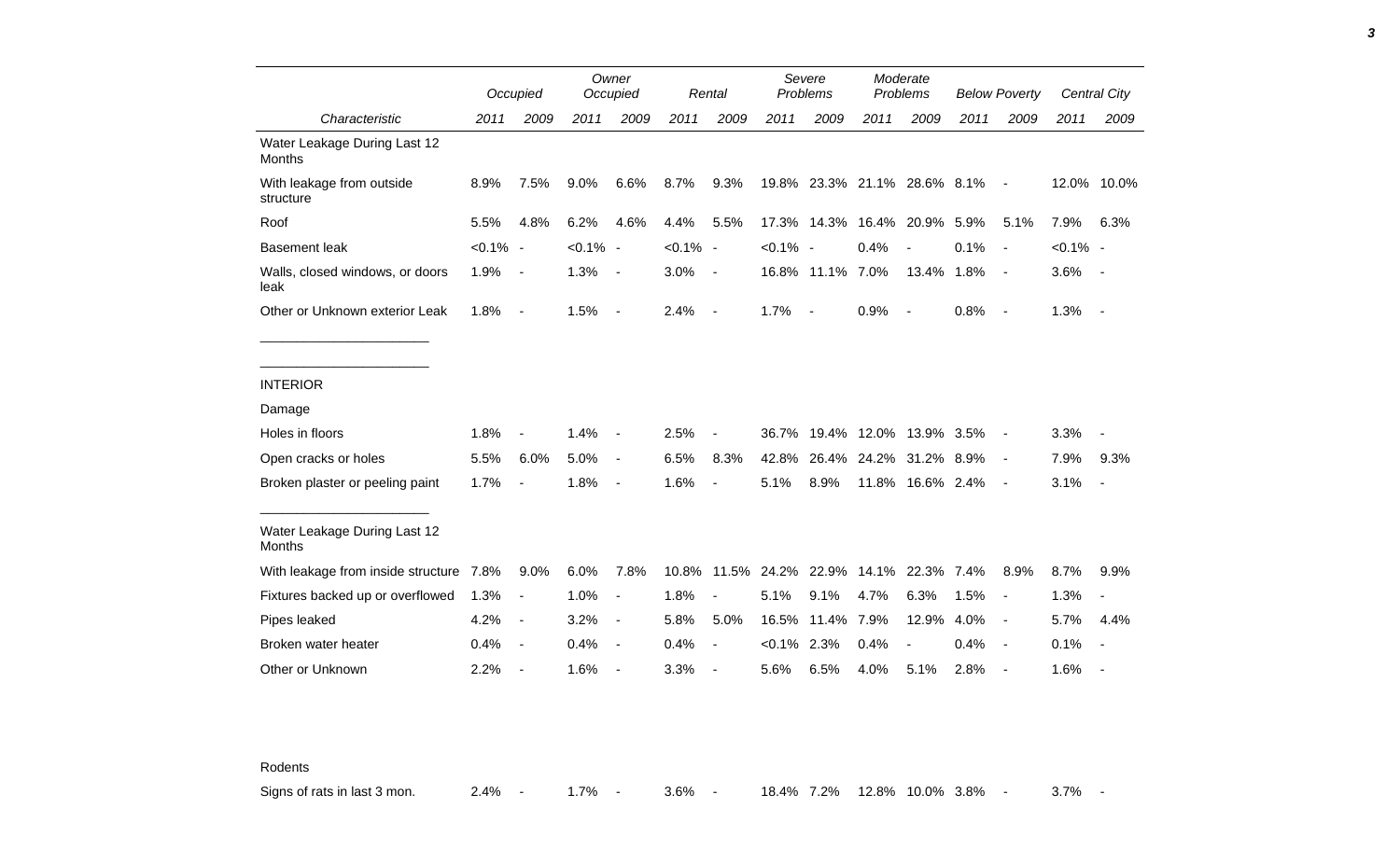|                                                           |             | Occupied                 |             | Owner<br>Occupied            |       | Rental                   |             | Severe<br>Problems |             | Moderate<br>Problems     |             | <b>Below Poverty</b>     |             | <b>Central City</b>      |
|-----------------------------------------------------------|-------------|--------------------------|-------------|------------------------------|-------|--------------------------|-------------|--------------------|-------------|--------------------------|-------------|--------------------------|-------------|--------------------------|
| Characteristic                                            | 2011        | 2009                     | 2011        | 2009                         | 2011  | 2009                     | 2011        | 2009               | 2011        | 2009                     | 2011        | 2009                     | 2011        | 2009                     |
| Signs of mice in last 3 mon.                              | 6.3%        | 5.4%                     | 4.2%        | $\blacksquare$               | 9.7%  | 6.9%                     | 20.8%       | 13.5%              | 16.9% -     |                          | 5.8%        | 9.2%                     | 7.1%        | 8.9%                     |
| Signs of rodents, not sure which<br>kind in last 3 mon.   | 1.9%        | $\overline{\phantom{a}}$ | 1.6%        | $\overline{\phantom{a}}$     | 2.3%  | $\sim$                   | $< 0.1\%$ - |                    | 1.4%        | $\overline{\phantom{a}}$ | 4.6%        | $\blacksquare$           | 2.4%        | $\overline{\phantom{a}}$ |
| Electrical                                                |             |                          |             |                              |       |                          |             |                    |             |                          |             |                          |             |                          |
| No electrical wiring                                      | $< 0.1\%$ - |                          | $< 0.1\%$ - |                              | 0.1%  | $\overline{\phantom{a}}$ | 2.5%        |                    | $< 0.1\%$ - |                          | 0.1%        | $\overline{\phantom{a}}$ | $< 0.1\%$ - |                          |
| <b>Exposed wiring</b>                                     | 2.0%        | $\overline{a}$           | 1.6%        | $\overline{\phantom{a}}$     | 2.8%  | $\overline{\phantom{a}}$ | 22.6%       | 1.9%               | 3.4%        | $\overline{\phantom{a}}$ | 4.6%        | $\overline{\phantom{a}}$ | 2.1%        | $\sim$                   |
| Rooms without electric outlets                            | 1.5%        | $\overline{\phantom{a}}$ | 0.9%        | $\qquad \qquad \blacksquare$ | 2.4%  | $\overline{a}$           | 5.6%        | 6.3%               | 0.9%        | 5.3%                     | 0.6%        | $\blacksquare$           | 2.1%        |                          |
| Fuses/breakers blown in last 3<br>mon.                    | 9.2%        | $\blacksquare$           | 9.8%        | $\overline{\phantom{a}}$     | 8.2%  | 9.3%                     | 25.2%       | 12.5%              | 12.7%       | 18.4%                    | 5.6%        | 8.1%                     | 8.9%        | 10.3%                    |
| Sanitation                                                |             |                          |             |                              |       |                          |             |                    |             |                          |             |                          |             |                          |
| Lacking complete kitchen facilities                       | 1.5%        |                          | 0.4%        |                              | 3.3%  | $\overline{\phantom{a}}$ | 24.0%       | 8.2%               | 28.5%       | 35.9%                    | 5.6%        | 4.5%                     | 0.9%        |                          |
| Lacking some or all plumbing<br>facilities                | 1.4%        | $\overline{\phantom{a}}$ | 1.0%        | $\overline{\phantom{a}}$     | 2.1%  | $\blacksquare$           | 76.4% -     |                    | $< 0.1\%$ - |                          | 4.7%        | $\overline{\phantom{a}}$ | 1.3%        | $\sim$                   |
| Water not safe to drink                                   | 13.6% -     |                          | 13.8%       | 12.8%                        | 13.4% | 16.2%                    | 24.4%       | 22.5%              | 11.3%       | 24.8%                    |             | 24.1% 19.4%              |             | 17.2% 15.0%              |
| Water stoppage in last 3 mon.                             | 2.4%        | $\blacksquare$           | 1.9%        |                              | 3.2%  |                          | 16.8%       | 6.5%               | 3.2%        | 7.1%                     | 1.7%        | $\overline{\phantom{a}}$ | 4.0%        |                          |
| No flush toilets working some time 2.5%<br>in last 3 mon. |             | $\overline{\phantom{a}}$ | 1.5%        | $\overline{\phantom{a}}$     | 4.1%  | $\overline{\phantom{a}}$ | 3.8%        | 8.0%               | 8.8%        | 7.3%                     | 2.6%        | $\overline{\phantom{a}}$ | 1.7%        | $\sim$                   |
| With sewage disposal<br>breakdowns in last 3 mon.         | 1.1%        | $\overline{a}$           | 1.1%        | $\overline{\phantom{a}}$     | 1.3%  | $\blacksquare$           | 4.4%        | 6.2%               | 3.8%        | $\blacksquare$           | 2.5%        | $\overline{\phantom{a}}$ | 1.5%        | $\sim$                   |
| Septic tank, cesspool, chemical<br>toilet                 | 4.7%        | 8.5%                     | 6.4%        | 10.7%                        | 2.0%  | $\overline{\phantom{a}}$ | 7.1%        | $\blacksquare$     | 8.6%        | 10.2%                    | 4.5%        | 8.5%                     | 0.1%        |                          |
| With septic tank or cesspool<br>breakdowns in last 3 mon. | $< 0.1\%$ - |                          | $< 0.1\%$ - |                              | 0.1%  | $\blacksquare$           | $< 0.1\%$ - |                    | $< 0.1\%$ - |                          | $< 0.1\%$ - |                          | $< 0.1\%$ - |                          |

## HEATING/FUEL

## Main Heating Equipment

| Warm-air furnace |  |
|------------------|--|
|                  |  |

Warm-air furnace 82.5% - 87.3% - 74.5% - 39.9% 69.5% 30.1% 46.2% 73.8% - 74.6% 70.5%

*4*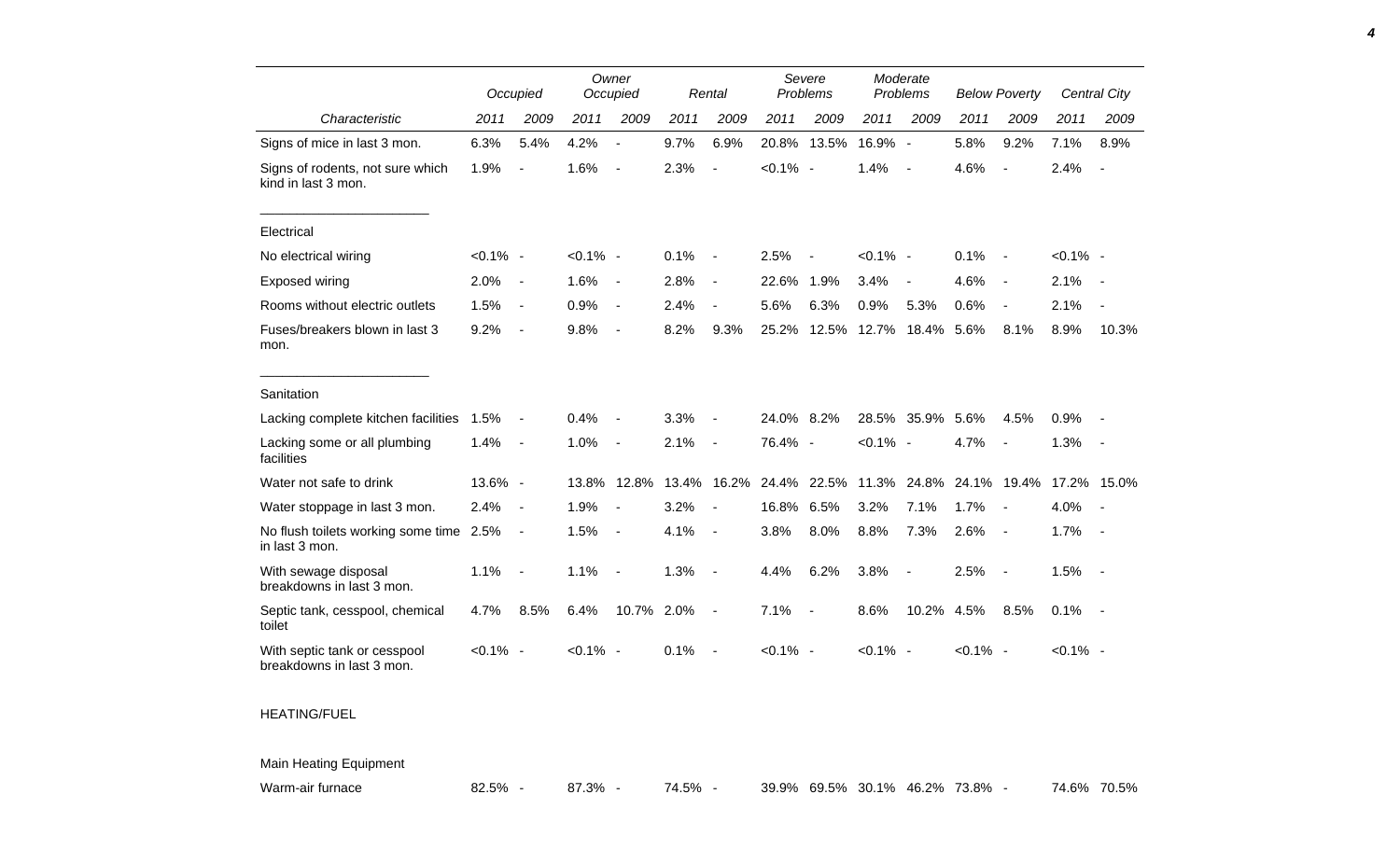|                                                         |         | Occupied                 | Owner<br>Occupied         |                          | Rental      |                          | Severe<br>Problems |                          | Moderate<br>Problems |                          | <b>Below Poverty</b>    |                          | <b>Central City</b> |                          |
|---------------------------------------------------------|---------|--------------------------|---------------------------|--------------------------|-------------|--------------------------|--------------------|--------------------------|----------------------|--------------------------|-------------------------|--------------------------|---------------------|--------------------------|
| Characteristic                                          | 2011    | 2009                     | 2011                      | 2009                     | 2011        | 2009                     | 2011               | 2009                     | 2011                 | 2009                     | 2011                    | 2009                     | 2011                | 2009                     |
| Steam or hot water system                               | 0.3%    |                          | $< 0.1\%$ -               |                          | 0.9%        | $\overline{a}$           | $< 0.1\%$ -        |                          | $< 0.1\%$            | 0.6%                     | 2.1%                    | $\blacksquare$           | 0.9%                |                          |
| Electric heat pump                                      | 4.3%    | 6.7%                     | 4.9%                      | 5.7%                     | 3.4%        | 8.8%                     | $< 0.1\%$ 1.7%     |                          | 3.1%                 | 7.1%                     | 3.3%                    | 6.1%                     | 4.3%                | 9.0%                     |
| Built-in electric units                                 | 1.6%    | $\blacksquare$           | 0.4%                      | $\overline{\phantom{a}}$ | 3.6%        | $\overline{\phantom{a}}$ | 1.7%               | $\blacksquare$           | 1.3%                 | $\overline{\phantom{a}}$ | 3.5%                    |                          | 0.9%                |                          |
| Floor, wall, or other built-in hot air<br>without ducts | 3.9%    | $\blacksquare$           | 2.5%                      | $\overline{\phantom{a}}$ | 6.4%        | $\overline{\phantom{a}}$ | 1.8%               | $\overline{\phantom{a}}$ | 3.7%                 | $\overline{\phantom{a}}$ | 4.7%                    | 5.2%                     | 6.0%                | $\overline{\phantom{a}}$ |
| Room heaters with flue                                  | 0.5%    | $\overline{\phantom{a}}$ | 0.4%                      | $\overline{\phantom{a}}$ | 0.7%        | $\blacksquare$           | 0.8%               | $\blacksquare$           | 1.7%                 | $\overline{\phantom{a}}$ | 1.3%                    | $\overline{\phantom{a}}$ | 1.2%                | $\sim$                   |
| Room heaters without flue                               | 2.1%    | $\overline{\phantom{a}}$ | 1.3%                      | $\blacksquare$           | 3.4%        | $\blacksquare$           | 14.6% 7.8%         |                          |                      | 49.8% 31.8%              | 0.8%                    |                          | 4.9%                |                          |
| Portable electric heaters                               | 3.3%    | $\overline{\phantom{a}}$ | 2.7%                      | $\blacksquare$           | 4.3%        | $\overline{\phantom{a}}$ |                    | 38.4% 13.4%              | 9.9%                 | 2.8%                     | 9.3%                    | 5.6%                     | 4.6%                | $\sim$                   |
| <b>Stoves</b>                                           | 0.1%    | $\overline{\phantom{a}}$ | 0.1%                      | $\blacksquare$           | $< 0.1\%$ - |                          | $< 0.1\%$ -        |                          | $< 0.1\%$ -          |                          | $< 0.1\%$ 0.2%          |                          | $< 0.1\%$ -         |                          |
| Fireplace without inserts                               | 0.1%    | $\overline{\phantom{a}}$ | 0.1%                      | $\overline{\phantom{a}}$ | $< 0.1\%$ - |                          | $< 0.1\%$ -        |                          | $< 0.1\%$ 0.4%       |                          | 0.2%                    | $\sim$                   | $< 0.1\%$ -         |                          |
| Other                                                   | 1.0%    | $\blacksquare$           | 0.2%                      | $\blacksquare$           | 2.3%        | $\blacksquare$           | 2.7%               | $\sim$                   | 0.4%                 | $\sim$                   | 0.8%                    | $\sim$                   | 2.4%                | $\sim$                   |
| No heating equipment                                    | 0.1%    | $\overline{\phantom{a}}$ | 0.1%                      | $\overline{\phantom{a}}$ | 0.1%        | $\blacksquare$           | $< 0.1\%$ -        |                          | $< 0.1\%$ 1.9%       |                          | $< 0.1\%$ 0.2%          |                          | 0.1%                |                          |
| Cooking stove                                           | 0.1%    | $\overline{\phantom{a}}$ | $< 0.1\%$ -               |                          | 0.3%        | $\blacksquare$           | $< 0.1\%$ -        |                          | $< 0.1\%$ 0.8%       |                          | 0.2%                    | $\overline{\phantom{a}}$ | 0.2%                | $\overline{\phantom{a}}$ |
| <b>Water Heating Fuel</b>                               |         |                          |                           |                          |             |                          |                    |                          |                      |                          |                         |                          |                     |                          |
| Electricity                                             | 46.7%   |                          | 49.7% 37.0% 42.6% 63.2% - |                          |             |                          | 36.3%              | 54.7%                    | 38.8%                | 45.0%                    | 55.8% -                 |                          | 42.5% -             |                          |
| Gas, LP/bottled gas                                     | 53.2%   |                          | 50.0% 62.9% 57.2%         |                          | 36.7% -     |                          | 63.7%              | 45.3%                    |                      |                          | 60.7% 54.4% 44.0% 41.7% |                          | 57.5% -             |                          |
| Other                                                   | 0.1%    | $\overline{\phantom{a}}$ | 0.1%                      | $\overline{\phantom{a}}$ | $< 0.1\%$ - |                          | $< 0.1\%$ -        |                          | 0.6%                 | $\blacksquare$           | 0.1%                    | $\blacksquare$           | 0.1%                | $\sim$                   |
| Clothes Dryer(,000)                                     | 394     | 378                      | 283                       | 285                      | 112         | 93                       | 5                  | 6                        | 13                   | 16                       | 54                      | 70                       | 130                 | 104                      |
| Have Clothes Dryer                                      | 85.7% - |                          | 97.7% -                   |                          | 65.3% -     |                          | 53.7%              | 72.4%                    | 78.9%                | 65.8%                    | 72.4% -                 |                          | 82.6% -             |                          |
| Electricity                                             | 60.2% - |                          | 55.2% -                   |                          | 73.0% -     |                          | 43.5%              | 60.9%                    | 51.8%                | 61.0%                    | 63.2% -                 |                          | 53.4% -             |                          |
| Gas, LP gas (liquid propane)                            | 39.7% - |                          |                           | 44.7% 42.5%              |             | 26.9% 23.5%              | 54.9%              | 39.1%                    | 48.2%                | 38.0%                    | 36.5% -                 |                          | 46.6% -             |                          |
| Other                                                   | 0.1%    | $\overline{\phantom{a}}$ | 0.1%                      | $\overline{\phantom{a}}$ | 0.1%        | $\overline{\phantom{a}}$ | 1.7%               | $\overline{\phantom{a}}$ | $< 0.1\%$ 1.0%       |                          | 0.3%                    | $\sim$                   | 0.1%                | $\sim$                   |

Heating Problems

\_\_\_\_\_\_\_\_\_\_\_\_\_\_\_\_\_\_\_\_\_\_\_

Uncomfortably cold for 24 hours or more last winter 7.0% 6.2% 5.3% - 10.5% 8.1% 65.5% 34.0% 15.9% 19.6% 12.3% 9.5% 11.6% 9.1%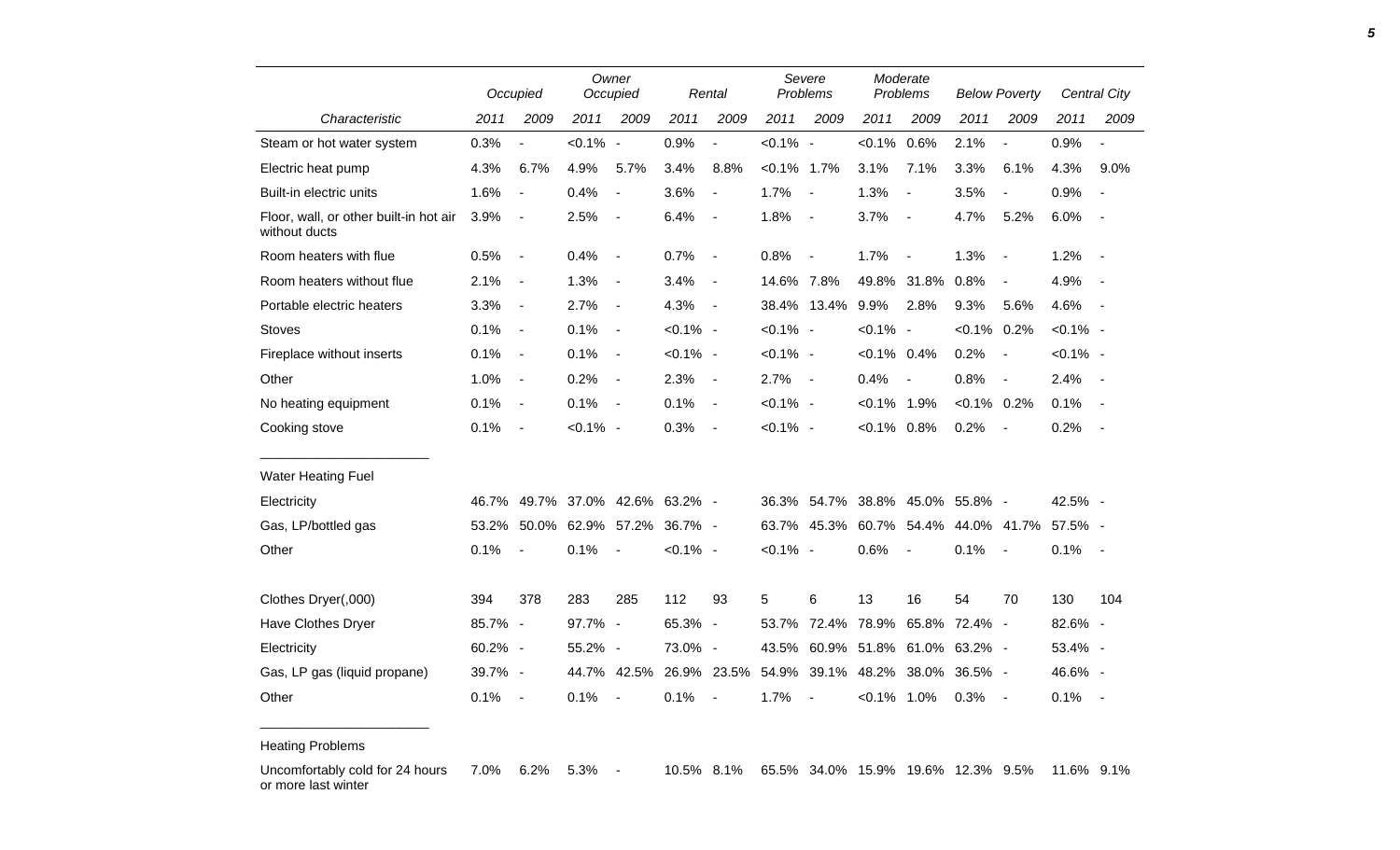|                                      | Occupied    |                          | Owner<br>Occupied |                          |             | Rental                   |             | Severe<br>Problems |             | Moderate<br>Problems |                | <b>Below Poverty</b>     |             | Central City             |
|--------------------------------------|-------------|--------------------------|-------------------|--------------------------|-------------|--------------------------|-------------|--------------------|-------------|----------------------|----------------|--------------------------|-------------|--------------------------|
| Characteristic                       | 2011        | 2009                     | 2011              | 2009                     | 2011        | 2009                     | 2011        | 2009               | 2011        | 2009                 | 2011           | 2009                     | 2011        | 2009                     |
| Heating equipment breakdowns         | 1.9%        | $\blacksquare$           | 0.9%              | $\overline{\phantom{a}}$ | 3.6%        | $\overline{a}$           | 24.7% -     |                    | 1.6%        | $\overline{a}$       | 2.3%           | $\blacksquare$           | 2.6%        | $\overline{\phantom{a}}$ |
| Other causes                         | 4.8%        | $\overline{\phantom{a}}$ | 4.2%              | $\blacksquare$           | 5.7%        | 4.2%                     | 37.4% 5.6%  |                    | 13.0%       | 14.1%                | 9.0%           | 5.1%                     | 8.6%        | 5.7%                     |
| Utility interruption                 | 0.2%        | $\overline{\phantom{a}}$ | 0.3%              | $\blacksquare$           | $< 0.1\%$ - |                          | $< 0.1\%$ - |                    | 0.6%        | $\blacksquare$       | $< 0.1\%$ 0.6% |                          | 0.2%        | $\blacksquare$           |
| Inadequate heating capacity          | 1.4%        | $\overline{\phantom{a}}$ | 1.0%              | $\overline{\phantom{a}}$ | 2.0%        | $\blacksquare$           | 14.5%       | $< 0.1\%$          | 6.4%        | 5.5%                 | 3.0%           | $\overline{\phantom{a}}$ | 2.9%        | $\overline{\phantom{a}}$ |
| Inadequate insulation                | 1.9%        | $\blacksquare$           | 1.5%              | $\blacksquare$           | 2.6%        | $\blacksquare$           | 1.2%        | 5.6%               | 5.3%        | 6.2%                 | 1.9%           | $\blacksquare$           | 4.5%        | $\overline{a}$           |
| Cost of heating                      | 0.1%        | $\blacksquare$           | 0.2%              | $\blacksquare$           | 0.1%        | $\blacksquare$           | $< 0.1\%$ - |                    | 0.4%        | $\blacksquare$       | 0.1%           | $\blacksquare$           | 0.2%        | $\overline{\phantom{a}}$ |
| Other                                | 1.9%        | $\overline{\phantom{a}}$ | 2.2%              | $\overline{\phantom{a}}$ | 1.5%        | $\blacksquare$           |             | 21.8% < 0.1% 3.9%  |             | $\blacksquare$       | 4.8%           | $\overline{\phantom{a}}$ | 2.7%        | $\sim$                   |
|                                      |             |                          |                   |                          |             |                          |             |                    |             |                      |                |                          |             |                          |
| SELECTED PHYSICAL<br><b>PROBLEMS</b> |             |                          |                   |                          |             |                          |             |                    |             |                      |                |                          |             |                          |
| Severe Physical Problems(,000)       | 8           | 8                        | 3                 | 4                        | 5           | 5                        | $\bf 8$     | 8                  |             |                      | 4              | 3                        | 4           | $\boldsymbol{2}$         |
| Severe physical problems             | 1.8%        | $\blacksquare$           | 1.1%              | $\blacksquare$           | 3.1%        | $\overline{\phantom{a}}$ | 100%        | $\blacksquare$     |             |                      | 4.9%           | $\blacksquare$           | 2.3%        | $\overline{\phantom{a}}$ |
| Plumbing                             | 1.4%        | $\blacksquare$           | 1.0%              | $\blacksquare$           | 2.1%        | $\blacksquare$           | 76.4% -     |                    |             |                      | 4.7%           | $\blacksquare$           | 1.3%        | $\overline{\phantom{a}}$ |
| Heating                              | 0.4%        | $\overline{\phantom{a}}$ | 0.1%              | $\overline{\phantom{a}}$ | 1.0%        | $\blacksquare$           |             | 23.6% 19.8%        |             |                      | 0.2%           | $\blacksquare$           | 1.0%        | $\sim$                   |
| Electric                             | $< 0.1\%$ - |                          | $< 0.1\%$ -       |                          | $< 0.1\%$ - |                          | 1.4%        |                    |             |                      | $< 0.1\%$ 0.2% |                          | $< 0.1\%$ - |                          |
| Hallways                             | $< 0.1\%$ - |                          | $< 0.1\%$ -       |                          | $< 0.1\%$ - |                          | $< 0.1\%$ - |                    |             |                      | $< 0.1\%$ -    |                          | $< 0.1\%$ - |                          |
| Upkeep                               | $< 0.1\%$ - |                          | $< 0.1\%$ 0.2%    |                          | $< 0.1\%$ - |                          | 0.8%        | 8.2%               |             |                      | 0.1%           | $\blacksquare$           | $< 0.1\%$ - |                          |
| Moderate Physical<br>Problems(,000)  | 17          | 24                       | $\overline{7}$    | 10                       | 10          | 14                       |             |                    | 17          | 24                   | 4              | 10                       | 9           | 13                       |
| Moderate physical problems           | 3.7%        | 5.5%                     | 2.4%              | $\blacksquare$           | 5.9%        | 9.7%                     |             |                    | 100%        | $\blacksquare$       | 5.9%           | 11.1% 5.7%               |             | 10.2%                    |
| Plumbing                             | 0.2%        | $\blacksquare$           | 0.1%              | $\overline{\phantom{a}}$ | 0.3%        | $\blacksquare$           |             |                    | 4.8%        | $\blacksquare$       | 0.6%           | $\overline{\phantom{a}}$ | 0.1%        | $\overline{\phantom{a}}$ |
| Heating                              | 1.8%        | $\overline{\phantom{a}}$ | 1.3%              | $\blacksquare$           | 2.7%        | $\blacksquare$           |             |                    | 49.8%       | 31.8%                | 0.8%           | $\blacksquare$           | 4.1%        | $\sim$                   |
| Upkeep                               | 1.0%        | $\overline{\phantom{a}}$ | 0.4%              | $\blacksquare$           | 2.2%        | $\blacksquare$           |             |                    |             | 28.5% 35.9%          | 3.2%           | $\overline{\phantom{a}}$ | 0.8%        | $\sim$ $-$               |
| Hallways                             | $< 0.1\%$ - |                          | $< 0.1\%$ -       |                          | $< 0.1\%$ - |                          |             |                    | $< 0.1\%$ - |                      | $< 0.1\%$ -    |                          | $< 0.1\%$ - |                          |
| Kitchen                              | 0.7%        | $\overline{\phantom{a}}$ | 0.6%              | $\overline{\phantom{a}}$ | 1.0%        | $\overline{\phantom{a}}$ |             |                    |             | 20.3% 31.0%          | 1.6%           | $\overline{\phantom{a}}$ | 0.7%        | $\overline{a}$           |

\_\_\_\_\_\_\_\_\_\_\_\_\_\_\_\_\_\_\_\_\_\_\_